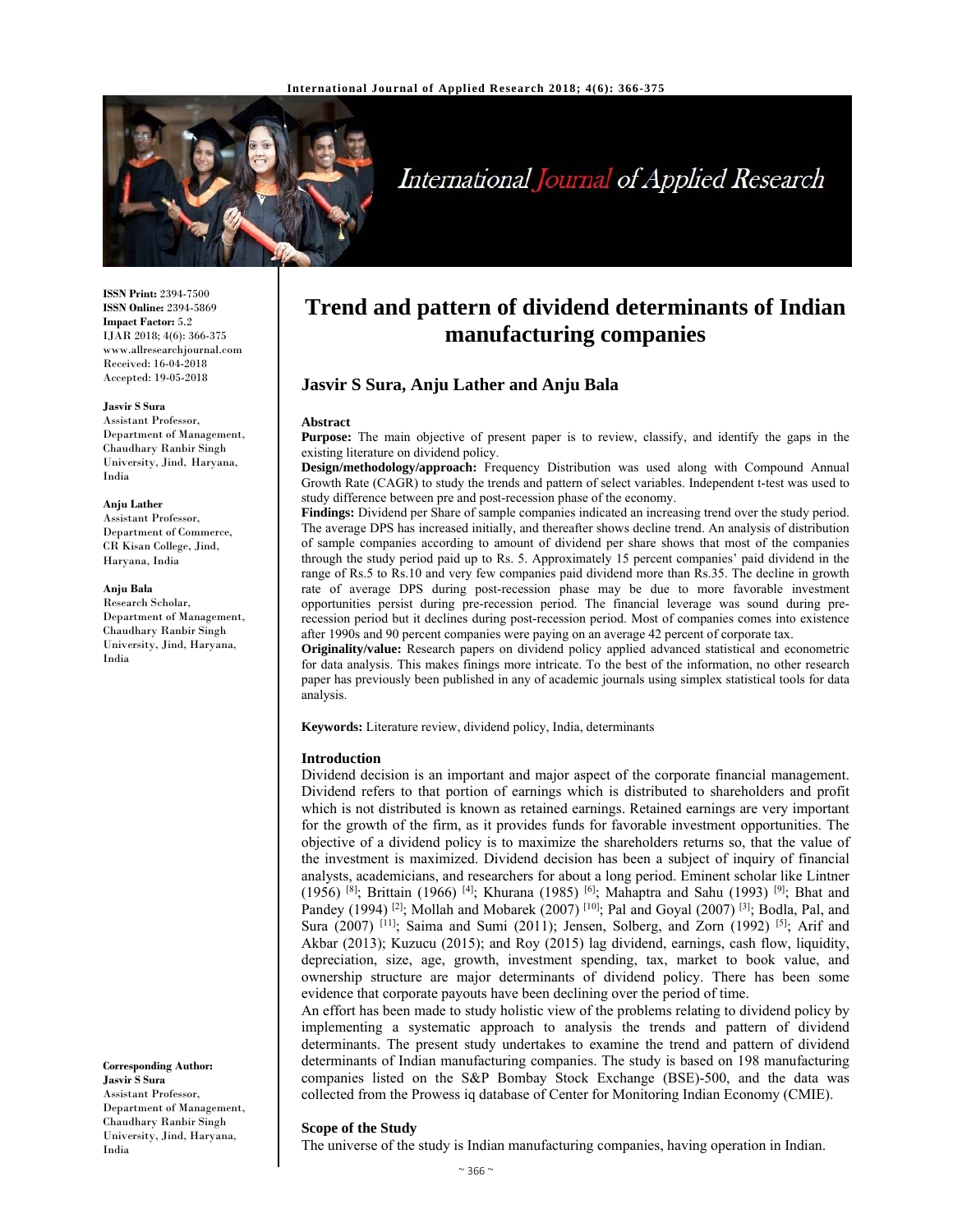For the purpose of study a sample of 198 companies have been taken, which are listed on National Stock Exchange/Bombay Stock Exchange. The reference period for the study is consisting eight years i.e. from 2008-2009 to 2015-2016.

#### **Sampling and Database**

The study is analytical and empirical in nature based on secondary data. The secondary data is taken from PROWESS IQ database maintained by Centre for Monitoring Indian Economy (CMIE). Sample consisting of 198 manufacturing Indian companies in various years was selected for the purpose. The sample will be confined to BSE listed companies because it is the oldest stock exchange in India and has the highest number of listed companies on the stock exchange in India. Total trading volume of this exchange is second highest after NSE. In addition to this the literature collected from published sources available in the form of books and journal articles is used to select study variables and literature review. Manufacturing companies has been selected for final study using convenience sampling for the period of eight years i.e. March 2009 to March 2016, excluding the banking and financial services companies from data set. The sample companies for the study will be selected on the basis of following criteria: -

- i) Companies are listed on Bombay Stock Exchange limited.
- ii) Only Indian manufacturing companies were considered.
- iii) Banking and financial services companies were exclude from the sample.

iv) All selected companies were continuously trading during the study period.

# **Tools of Analysis**

Different statistical tools have been used for the analysis of this study. The relationship between dividends and other financial variables has been examined by applying statistical tools. The study used SPSS-20 software. SPSS has been used for analysis of frequency distribution, descriptive statistics, and t-test.

# **Methodology to access and analysis the trend and pattern of dividend decision variables of Indian manufacturing companies.**

The study make an attempt to examine the trend and pattern of dividend decision variables of Indian manufacturing companies divided into two phases of economy i.e. prerecession era (2009-2012), and post-recession era (2012- 2016), to make the findings more comparable and conclusive. Dividend decision variables have been examined by tabulating the data of Dividend per Share (DPS), Profit (PAT), Dividend payout Ratio, and Size of the companies. Descriptive statistics of all select variables were computed includes minimum, maximum, mean, standard deviation, and number of observations. Frequency Distribution also analyzed along with Compound Annual Growth Rate (CAGR) to study the trends and pattern of select variables. Independent t-test was used to study difference between pre and post-recession phase of the economy.



#### **Dividend Practice in India's Manufacturing Companies**

The references period for the study of dividend practices is eight years, from March 2009 to March 2016. This period is deliberately considered as it fulfills two objectives:

- 1. The study make an attempt to examine dividend practices of Indian manufacturing companies under both phases i.e. pre-recession era (2009-2012), and post-recession era (2012-2016), resultantly the finding would be more comparable and conclusive.
- 2. A sample consisting of 198 manufacturing Indian companies in various years was selected for the purpose. Dividend practices have been examined by tabulation and analysis of Dividend per Share (DPS), Profitability (PAT), Dividend payout Ratio, and Size of the companies, Average, Standard Deviation, Minimum, Maximum, and Frequency Distribution of study variables, Compound Annual Growth Rate (CAGR) and t-test are used to study difference between average value for data of pre and post-recession.

# **Trend in Dividend Payments**

This section presents the dividend trend and pattern among

sample companies during March-2009 to march 2016.

#### **Dividend per Share and Profitability**

Table - 1 presents the amount of dividend per share (DPS) and profitability of sample companies during 2009 to 2016.The results present that dividend per share of Indian manufacturing companies also indicated an increasing trend. The average DPS increased from Rs. 4.93 in 2009 to Rs. 13.46 in 2014 and thereafter decline to Rs. 8.28 in 2015.The table 4.2 presents positive growth of 12.24 percent in DPS during pre-recession period (2009-2016), and registered negative growth during post- recession period (2012-2016) as CAGR is-5.11 percent. The overall growth rate of average DPS stands to be 10.52 percent. The decline in the compound annual growth rate of DPS during second phase may be due to more favorable investment opportunities persist pre-recession period.

The table-1 also presents the profitability of the sample companies and provides approximately the same trend as the DPS.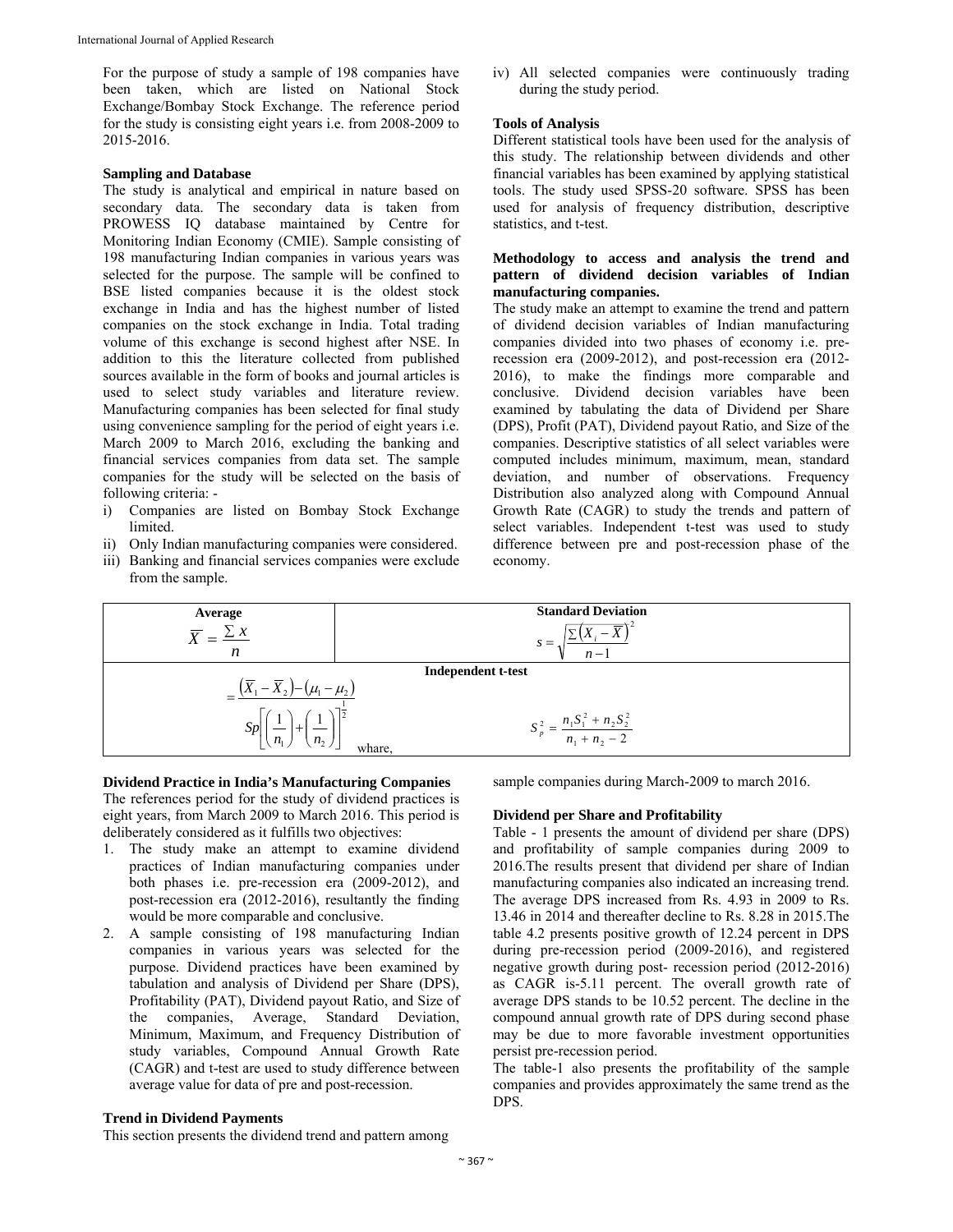| Years                                    | <b>DPS</b><br>$\mathcal{X}$ | <b>Minimum</b><br><b>DPS</b> | <b>Maximum</b><br><b>DPS</b> | S.D   | Profitability<br>$\mathcal{X}$ | <b>Minimum</b><br><b>Profitability</b> | <b>Maximum</b><br><b>Profitability</b> | S.D      |  |  |
|------------------------------------------|-----------------------------|------------------------------|------------------------------|-------|--------------------------------|----------------------------------------|----------------------------------------|----------|--|--|
| March 2009                               | 4.93                        | 0.00                         | 40                           | 6.87  | 4325.44                        | $-3972.8$                              | 153093                                 | 13272.54 |  |  |
| March 2010                               | 6.69                        | 0.00                         | 110                          | 10.10 | 5569.63                        | $-7942.1$                              | 162357                                 | 15799.72 |  |  |
| March 2011                               | 8.17                        | 0.00                         | 125                          | 14.80 | 6791.05                        | $-1320.7$                              | 202860                                 | 19863.35 |  |  |
| March 2012                               | 6.96                        | 0.00                         | 65                           | 10.06 | 5813.21                        | $-1059.2$                              | 200400                                 | 17322.15 |  |  |
| March 2013                               | 11.61                       | 0.00                         | 502                          | 45.88 | 5927.58                        | $-17668$                               | 210030                                 | 18229.95 |  |  |
| March 2014                               | 13.46                       | 0.00                         | 955                          | 68.89 | 6446.39                        | $-28285$                               | 219840                                 | 19629.06 |  |  |
| March 2015                               | 8.28                        | 0.00                         | 85                           | 12.53 | 6649.98                        | -46456                                 | 227360                                 | 20465.5  |  |  |
| March 2016                               | 9.92                        | 0.00                         | 100                          | 16.15 | 7310.85                        | $-41373$                               | 274170                                 | 24560.37 |  |  |
| March 2009 - March 2012<br>$\mathcal{X}$ | 6.69                        | 0.00                         | 125                          | 10.88 | 5624.83                        | $-1320.7$                              | 202860                                 | 16727.54 |  |  |
| March 2012 - March 2016<br>х             | 10.82                       | 0.00                         | 955                          | 42.62 | 6583.70                        | $-17668$                               | 274170                                 | 20821.05 |  |  |
| March 2009 - March 2016<br>$\mathcal{X}$ | 8.75                        | 0.00                         | 955                          | 31.13 | 6104.27                        | $-1320.7$                              | 274170                                 | 18885.66 |  |  |
| t-value                                  | $-2.659*$                   |                              |                              |       | $0.998**$                      |                                        |                                        |          |  |  |
| p-value                                  |                             |                              | 0.008                        |       |                                | $-.002$                                |                                        |          |  |  |

**Table 1:** Trend of Dividend per Share and Profitability during 2009-2016

**Source:** CMIE Prowessiq Database

**Note:** \* and \*\* significant (p-value) at .01 and .05 level

Average profitability has increased from Rs. 4325.44 million in 2009 to Rs. 6791.05 million in 2010 and thereafter it decreased to Rs. 5927.58 million in 2013 after were it increased to Rs.7310.85 million in 2016. The average profitability during the pre-recession phase was 5624.83 million and post-recession phase was 6583.70 million, whereas, the overall profitability average of the study period was 6104.27 million.

Average dividend per share has decreased significantly in post-recession period. As endorsed by t-test results which is significant at one percent rejects the null hypothesis that there is no significant difference in the average dividend per share of pre-recession and post-recession period. Hence we

may conclude that dividend payments by Indian manufacturing companies during both the phase was different. But there were no significant difference in the average profitability of both the phases as t-value is insignificant at five-percent. Hence recession has not much impact on the profitability of Indian manufacturing companies.

Table-2 presents the distribution of the companies in various classes for dividend per share during 2009-2016.These classes are Rs. (i) Rs.0 to Rs.5 (ii) Rs.5 to Rs.10 (iii) Rs.10 to Rs.15 (iv) Rs.15 to Rs.20 (v) Rs.20 to Rs.25 (vi) Rs.25 to Rs.30 (vii) Rs.30 to Rs.35 (viii) and  $>$  Rs.35.value in bracket is percentage of total frequency.

| <b>Years</b>               | 2009             | <b>2010</b> | 2011                                                                                             | 2012             | 2013       | 2014             | 2015             | 2016             |
|----------------------------|------------------|-------------|--------------------------------------------------------------------------------------------------|------------------|------------|------------------|------------------|------------------|
| <b>Frequency</b>           | <b>Frequency</b> | Frequency   | <b>Frequency</b>                                                                                 | <b>Frequency</b> | Frequency  | <b>Frequency</b> | <b>Frequency</b> | <b>Frequency</b> |
|                            |                  |             | (Percentage)(Percentage)(Percentage)(Percentage)(Percentage)(Percentage)(Percentage)(Percentage) |                  |            |                  |                  |                  |
| $0 - 5$                    | 144 (72.7)       | 122(61.6)   | 122(61.6)                                                                                        | 126(63.6)        | 124 (62.6) | 120(60.6)        | 118(59.6)        | 117 (59.1)       |
| $5-10$                     | 27(13.6)         | 39(19.7)    | 36(18.2)                                                                                         | 37(18.7)         | 41(20.7)   | 33(16.7)         | 38 (19.2)        | 35(17.7)         |
| $10 - 15$                  | 11(5.6)          | 16(8.1)     | 17(8.6)                                                                                          | 13 (6.6)         | 10(5.1)    | 16(8.1)          | 11(5.6)          | 13(6.6)          |
| 15-20                      | 8(4.0)           | 7(3.5)      | 7(3.5)                                                                                           | 8(4.0)           | 8(4.0)     | 8(4.0)           | 10(5.1)          | 10(5.1)          |
| $20 - 25$                  | 4(2.0)           | 8(4.0)      | 3(1.5)                                                                                           | 3(1.5)           | 4(2.0)     | 4(2.0)           | 4(2.0)           | 2(1.0)           |
| $25 - 30$                  | 2(1.0)           | 5(2.5)      | 2(1.0)                                                                                           | 2(1.0)           | 0(0)       | 3(1.5)           | 4(2.0)           | 3(1.5)           |
| $30 - 35$                  | 0(0)             | 0(0)        | 3(1.5)                                                                                           | 2(1.0)           | 0(0)       | 2(1.0)           | 5(2.5)           | 6(3.0)           |
| Above 35                   | 2(1.0)           | 1(0.5)      | 8(4.0)                                                                                           | 7(3.5)           | 11(5.6)    | 11(5.6)          | 7(3.5)           | 12(6.1)          |
| March 2009-March 2012CAGRI |                  |             |                                                                                                  |                  | 12.24%     |                  |                  |                  |
| March 2012-March 2016CAGRI |                  |             |                                                                                                  |                  | $-5.11\%$  |                  |                  |                  |
| March 2009-March 2016CAGR  |                  |             |                                                                                                  |                  | 10.52%     |                  |                  |                  |

**Table 2:** Distribution of Sample Companies in term of Dividend per share during March 2009- March 2016 (Percentage of Companies)

**Source:** CMIE Prowess iq Database

An analysis of distribution of sample companies according to amount of dividend per share shows that most of the companies through the study period paid dividend up to Rs.5. Approximately 15 percent companies paid dividend in the range of Rs.5 to Rs.10 through the study period and very few companies paid dividend more than Rs.35.

Table-3 presents the distribution of companies in various classes for profitability during 2009-2016. These classes are (i) Rs.-1000 to Rs.12000 (ii) Rs.12000 to 25000

(iii) Rs.25000 to Rs.38000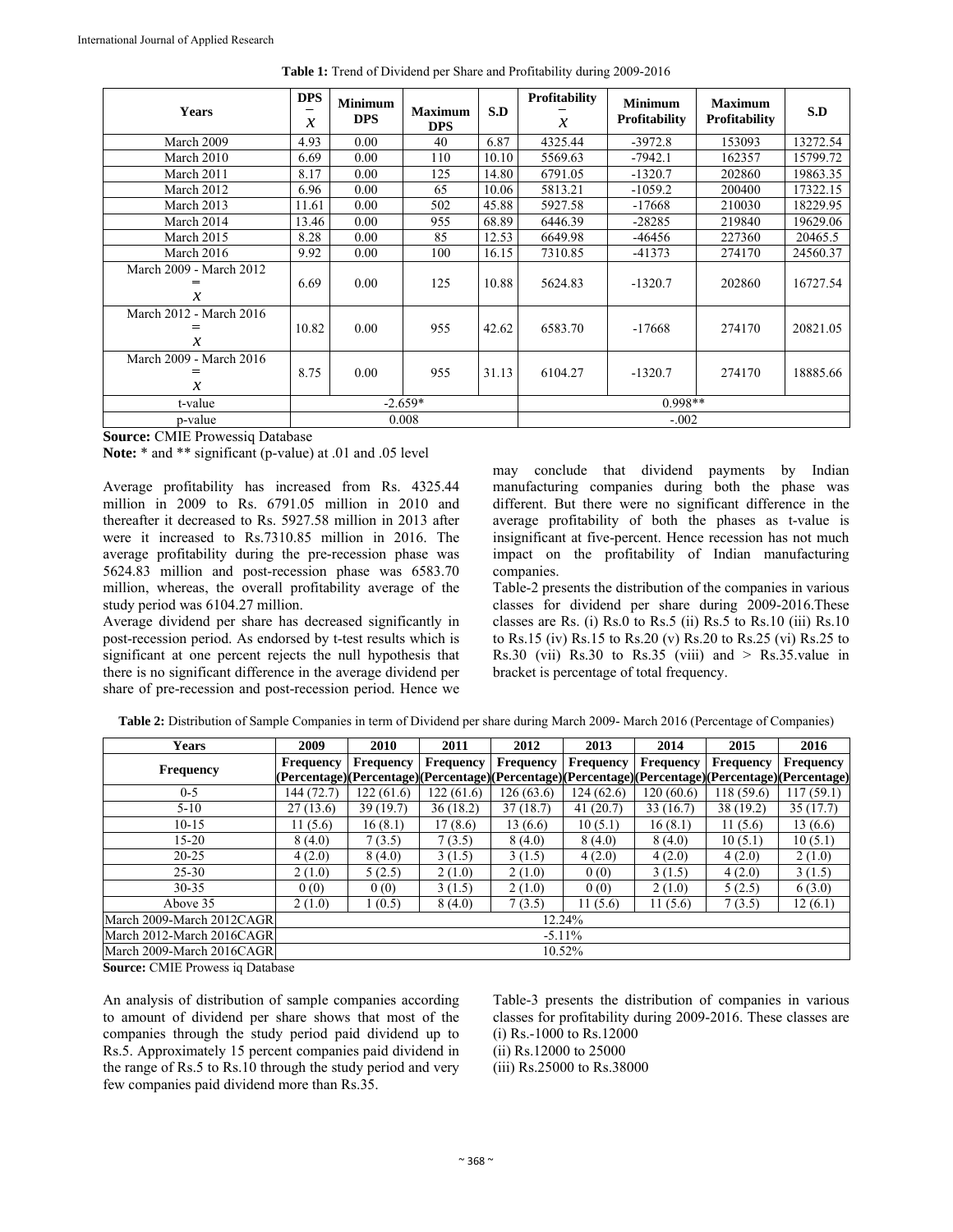**Table 3:** Distribution of Sample Companies in term of Profitability during March 2009- March 2016 (Percentage of Companies)

| <b>Years</b>               | 2009             | 2010             | 2011             | 2012           | 2013           | 2014             | 2015                                                                                                    | 2016             |
|----------------------------|------------------|------------------|------------------|----------------|----------------|------------------|---------------------------------------------------------------------------------------------------------|------------------|
|                            | <b>Frequency</b> | <b>Frequency</b> | <b>Frequency</b> | Frequency      | Frequency      | <b>Frequency</b> | <b>Frequency</b>                                                                                        | <b>Frequency</b> |
| <b>Frequency</b>           |                  |                  |                  |                |                |                  | (Percentage) (Percentage) (Percentage) (Percentage) (Percentage) (Percentage) (Percentage) (Percentage) |                  |
| $-1000 - 12000$            | 176 (88.9)       | 178 (89.9)       | 173 (87.4)       | 177(89.4)      | 177(89.4)      | 170 (85.9)       | 170 (85.9)                                                                                              | 167 (84.3)       |
| 12000-25000                | 11 (5.6)         | 12(6.1)          | 12(6.1)          | 11 (5.6)       | 10(5.1)s       | 9(4.5)           | 12(6.1)                                                                                                 | 11(5.6)          |
| 25000-38000                | 4(2.0)           | 0 <sub>0</sub>   | 2(1.0)           | 3(1.5)         | 3(1.5)         | 5(2.5)           | 4(2.0)                                                                                                  | 3(1.5)           |
| 38000-51000                | 0(0)             | 4(2.0)           | 3(1.5)           | 1(0.5)         | 2(1.0)         | 2(1.0)           | 2(1.0)                                                                                                  | 4(2.0)           |
| 51000-64000                | 2(1.0)           | 00               | 1(0.5)           | 2(1.0)         | 0 <sub>0</sub> | 0 <sub>0</sub>   | 1(0.5)                                                                                                  | 1(0.5)           |
| 64000-77000                | 0 <sub>0</sub>   | (0.5)            | 2(1.0)           | 2(1.0)         | 3(1.5)         | 3(1.5)           | 1(0.5)                                                                                                  | 1(0.5)           |
| 77000-90000                | 0(0)             | 0 <sub>0</sub>   | 0 <sub>0</sub>   | 0 <sub>0</sub> | 00             | 1(0.5)           | 1(0.5)                                                                                                  | 1(0.5)           |
| Above 90000                | 1(0.5)           | 2(1.0)           | 2(1.0)           | 1(0.5)         | (0.5)          | 1(0.5)           | 2(1.0)                                                                                                  | 3(1.5)           |
| March 2009-March 2012 CAGR |                  |                  |                  |                | 10.36%         |                  |                                                                                                         |                  |
| March 2012-March 2016 CAGR |                  |                  |                  |                | 7.24%          |                  |                                                                                                         |                  |
| March 2009-March 2016 CAGR |                  |                  |                  |                | 7.79%          |                  |                                                                                                         |                  |

**Source:** CMIE Prowessiq Database

(iv) Rs. 38000 to Rs.51000 (v) Rs.51000 to Rs.64000 (vi) Rs. 64000 to Rs.77000 (vii) Rs.77000 to Rs.90000  $(viii) > Rs.90000$ .

overall growth rate of average profitability stands to be 7.79 percent.

#### **Dividend Payout and Size**

Value in bracket is percentage of total frequency of profitability. An analysis of distribution of sample companies according to amount of profitability shows that all companies are earn more profit through the study period. Table also indicate that compound annual growth rate of profitability is more in pre-recession period (March 2009- March 2012) is 10.36 percent and CAGR of post-recession period (March 2012- March 2016) is 7.24 percent. The Table-4 presents the dividend payout ratio and size of firms of sample companies during 2009-2016. The table present that dividend payout ratio of Indian manufacturing companies indicated an increasing trend. Average payout ratio is negative in initially in 2009 and 2010, thereafter, it increased to 0.51 in 2013 and then declines up to 0.23 at the end of the study period. As indicated by the average of postrecession and pre-recession period, there is a significant increase in the payout after pre-recession period.

**Table 4:** Trend of Dividend Pay-out and Size during 2009-2016

| Years                                                      | Pay-out<br>$\mathcal{X}$ | out      | Minimum Pay-Maximum Pay-<br>out | S.D  | <b>Size</b><br>$\mathcal{X}$ |      | <b>Minimum Size Maximum Size</b> | S.D  |
|------------------------------------------------------------|--------------------------|----------|---------------------------------|------|------------------------------|------|----------------------------------|------|
| March 2009                                                 | $-0.06$                  | $-49.11$ | 4.37                            | 3.7  | 4.25                         | 2.79 | 6.39                             | 0.62 |
| March 2010                                                 | $-0.01$                  | $-49.11$ | 10                              | 3.92 | 4.31                         | 2.78 | 6.4                              | 0.62 |
| March 2011                                                 | 0.1                      | $-33.29$ | 10                              | 2.74 | 4.39                         | 2.85 | 6.45                             | 0.61 |
| March 2012                                                 | 0.22                     | $-15.18$ | 10                              | 1.47 | 4.45                         | 3.01 | 6.47                             | 0.6  |
| March 2013                                                 | 0.51                     | $-8.93$  | 39.37                           | 3.15 | 4.5                          | 3.11 | 6.5                              | 0.59 |
| March 2014                                                 | 0.38                     | $-5.36$  | 10                              | 1.22 | 4.54                         | 3.16 | 6.57                             | 0.59 |
| March 2015                                                 | 0.23                     | $-10.71$ | 4.53                            |      | 4.58                         | 3.35 | 6.6                              | 0.58 |
| March 2016                                                 | 0.23                     | $-11.24$ | 2.56                            | 0.96 | 4.62                         | 3.42 | 6.6                              | 0.58 |
| March 2009-March 2012<br>$=$<br>$\boldsymbol{\mathcal{X}}$ | 0.063                    | $-15.18$ | 10                              | 3.10 | 4.35                         | 2.78 | 6.47                             | 0.59 |
| March 2012-March 2016<br>=<br>$\mathcal{X}$                | 0.34                     | $-5.36$  | 39.37                           | 1.82 | 4.56                         | 3.11 | 6.6                              | 0.63 |
| March 2009-March 2016<br>$=$<br>$\mathcal{X}$              | 0.20                     | $-5.36$  | 39.37                           | 2.55 | 4.45                         | 2.78 | 6.6                              | 0.61 |
| t-value                                                    |                          | $-2.150$ |                                 |      |                              |      | $-6.990$                         |      |
| p-value                                                    |                          | $.032**$ |                                 |      |                              |      | $.000**$                         |      |

**Source:** CMIE Prowessiq Database

**Note:** \* and \*\* significant (p-value) at .01 and .05 level

The table-5 indicates an annual growth rate 186.78 percent during pre-recession period, and registered negative compound annual growth rate-24.68 percent during postrecession period. The overall growth rate of dividend payout stands to be 55.59 percent. The decline in the CAGR of dividend payout during second phase may be due to more favorable investment opportunities persist in pre-recession

period. The table present that size of Indian manufacturing companies has indicated an increasing trend. Average size of the companies' trend increased continuously from Rs.4.25 in 2009,Rs. 4.45 in 2012, and 4.62 in 2016. The average of size of firm during pre-recession phase was 4.35 million and growth rate increased in post-recession phase was 4.56 million. The overall average size of the sample companies was 4.45 million.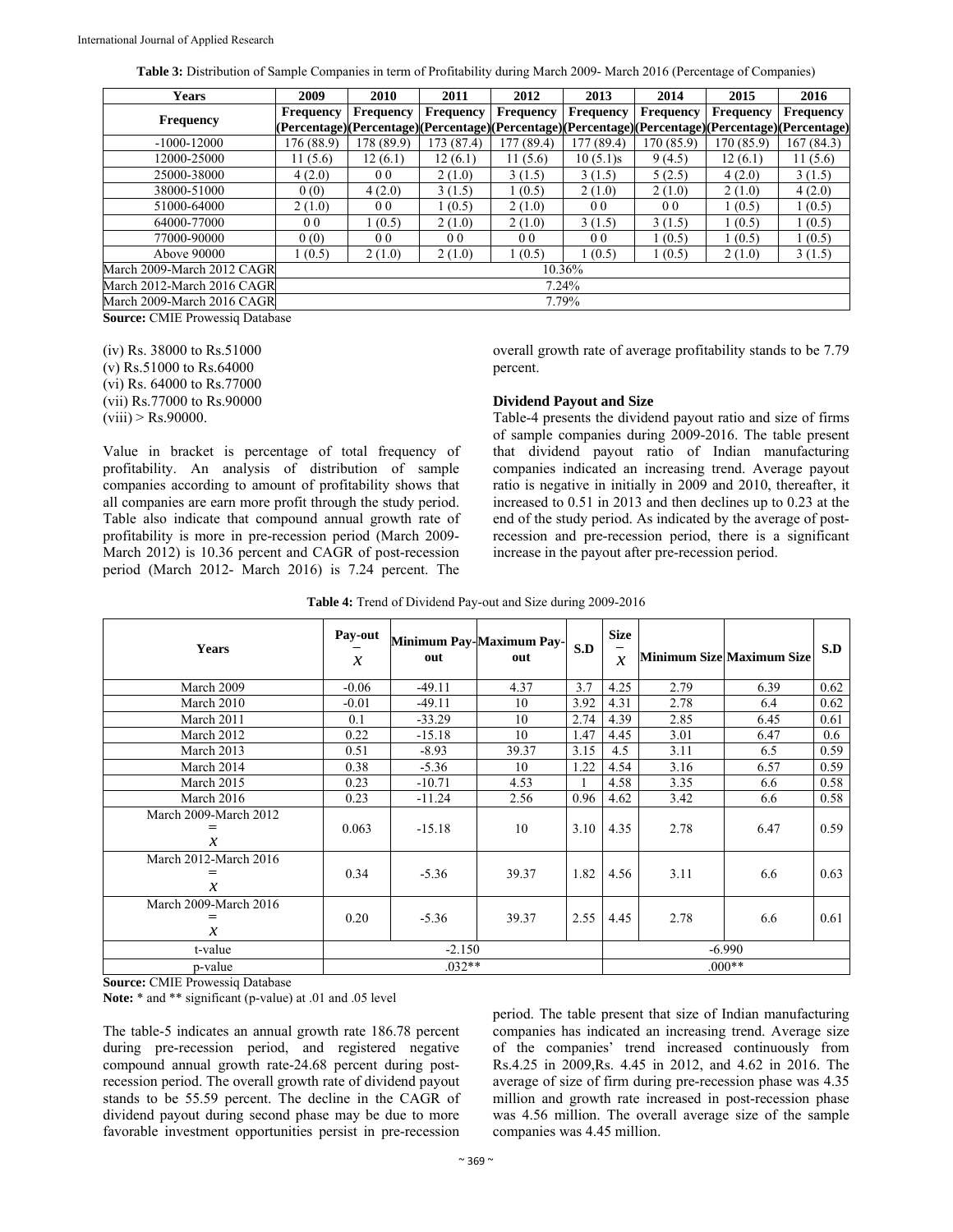Average dividend payout has decreased significantly in post-recession period. As endorsed by t-test results which are significant at Five percent reject the null hypothesis that there is no significant difference in the average dividend payout of pre-recession and post-recession period. Hence we may conclude that dividend payment by Indian manufacturing companies during both the phase was different that is higher dividend was paid during prerecession period and comparatively less dividend was paid in post-recession period. But there were no significant difference in the average of size of sample companies during both phases as t-value is significant difference at one percent reject the null hypothesis is that there is no significant difference in the average size of pre-recession and post-recession period.

**Table 5:** Distribution of Sample Companies in term of Payout during March 2009- March 2016 (Percentage of Companies)

| <b>Years</b>                | 2009             | 2010           | 2011                                                                                             | 2012             | 2013             | 2014             | 2015             | 2016             |
|-----------------------------|------------------|----------------|--------------------------------------------------------------------------------------------------|------------------|------------------|------------------|------------------|------------------|
| <b>Frequency</b>            | <b>Frequency</b> | Frequency      | <b>Frequency</b>                                                                                 | <b>Frequency</b> | <b>Frequency</b> | <b>Frequency</b> | <b>Frequency</b> | <b>Frequency</b> |
|                             |                  |                | (Percentage)(Percentage)(Percentage)(Percentage)(Percentage)(Percentage)(Percentage)(Percentage) |                  |                  |                  |                  |                  |
| $-60-(-48)$                 | (0.5)            | 1(0.5)         | 0 <sub>0</sub>                                                                                   | 0 <sub>0</sub>   | 0 <sub>0</sub>   | 0 <sub>0</sub>   | 0 <sub>0</sub>   | 0 <sub>0</sub>   |
| $-48-(-36)$                 | 0(0)             | 0 <sub>0</sub> | 0 <sub>0</sub>                                                                                   | 0 <sub>0</sub>   | 0 <sub>0</sub>   | 0 <sub>0</sub>   | 0 <sub>0</sub>   | 0 <sub>0</sub>   |
| $-36-(-24)$                 | 0(0)             | 0 <sub>0</sub> | 1(0.5)                                                                                           | 0 <sub>0</sub>   | 0 <sub>0</sub>   | 0 <sub>0</sub>   | 0 <sub>0</sub>   | 0 <sub>0</sub>   |
| $-24-(-12)$                 | (0.5)            | 1(0.5)         | 1(0.5)                                                                                           | 1(0.5)           | 0 <sub>0</sub>   | 0 <sub>0</sub>   | 0 <sub>0</sub>   | 0 <sub>0</sub>   |
| $-12-0$                     | 40(20.2)         | 17(8.6)        | 16(8.1)                                                                                          | 14(7.1)          | 14(7.1)          | 17(8.6)          | 17 (8.6)         | 18(9.1)          |
| $0 - 12$                    | 156 (78.8)       | 179 (90.4)     | 180 (90.9)                                                                                       | 183 (92.4)       | 182 (91.9)       | 181 (91.4)       | 181 (91.4)       | 180 (90.9)       |
| $12 - 24$                   | 0(0)             | 0 <sub>0</sub> | 0 <sub>0</sub>                                                                                   | 0 <sub>0</sub>   | 1(0.5)           | 0 <sub>0</sub>   | 0 <sub>0</sub>   | 0 <sub>0</sub>   |
| Above 24                    | 0(0)             | 0 <sub>0</sub> | 0 <sub>0</sub>                                                                                   | 0 <sub>0</sub>   | 1(0.5)           | 0 <sub>0</sub>   | 0 <sub>0</sub>   | 0 <sub>0</sub>   |
| March 2009-March 2012 CAGRI |                  |                |                                                                                                  |                  | 18.68%           |                  |                  |                  |
| March 2012-March 2016 CAGR  |                  |                |                                                                                                  |                  | $-24.68\%$       |                  |                  |                  |
| March 2009-March 2016 CAGR  |                  |                |                                                                                                  |                  | 55.59%           |                  |                  |                  |

**Source:** CMIE Prowessiq Database

Table - 5 presents the distribution of companies in various classes for dividend payout during 2009-2016. These classes are

i) Rs.-60 to Rs.-48 ii) Rs.-48 to -36 iii) Rs.-38 to Rs.-24 iv) Rs.-24 to Rs.-12 v)  $(v)$ Rs.-12 to Rs.0 vi) Rs.0 to Rs.12 vii) Rs.12 to Rs.-24 viii) $>$  Rs.24.

Value in bracket is percentage of total frequency. An analysis of the distribution of sample companies according to amount of dividend payout ratio shows 90 percent companies having payout ratio in the range of 0 to 12 percent through study period. The table also presents positive growth of 18.68 percent in dividend payout ratio during pre-recession period, and registered negative growth during post-recession period as CAGR is-24.68 percent. The overall annual growth rate of average dividend payout ratio stands to be 55.59 percent.

Table-6 presents the distribution of companies in various classes for size of the firm during 2009-2016. These classes are

i) Rs.2.5to Rs.3 ii) Rs.3 to 3.5 iii) Rs.3.5to Rs.4 iv) Rs.4 to Rs.4.5 v) Rs.4.5to Rs.5 vi) Rs.5 to Rs.5.5 vii) Rs.5.5 to Rs.6 viii) $>$  Rs.6.

Value in bracket is percentage of total frequency. An analysis of the distribution of sample companies size 60 percent through study period. The table also presents that compound annual growth rate of size of firm 1.48 percent during pre-recession period (March 2009-March 2012), and thereafter decrease the growth rate 0.94 percent during postrecession period (March 2012 to march 2016). The overall annual growth rate of size of sample companies stands to be 1.20 percent.

|  | Table 6: Distribution of Sample Companies in term of Size during March 2009- March 2016 (Percentage of Companies) |  |
|--|-------------------------------------------------------------------------------------------------------------------|--|
|  |                                                                                                                   |  |

| <b>Years</b>                | 2009             | 2010             | 2011                                                                                             | 2012             | 2013             | 2014             | 2015             | 2016             |
|-----------------------------|------------------|------------------|--------------------------------------------------------------------------------------------------|------------------|------------------|------------------|------------------|------------------|
| <b>Frequency</b>            | <b>Frequency</b> | <b>Frequency</b> | <b>Frequency</b>                                                                                 | <b>Frequency</b> | <b>Frequency</b> | <b>Frequency</b> | <b>Frequency</b> | <b>Frequency</b> |
|                             |                  |                  | (Percentage)(Percentage)(Percentage)(Percentage)(Percentage)(Percentage)(Percentage)(Percentage) |                  |                  |                  |                  |                  |
| $2.5 - 3$                   | 3(1.5)           | 2(1.0)           | 2(1.0)                                                                                           | 0(0)             | 0(0)             | 0(0)             | 0(0)             | 0(0)             |
| $3 - 3.5$                   | 15(7.6)          | 12(6.1)          | 9(4.5)                                                                                           | 10(5.1)          | 5(2.5)           | 2(1.0)           | 2(1.0)           | 2(1.0)           |
| $3.5 - 4$                   | 52(26.3)         | 45(22.7)         | 42(21.2)                                                                                         | 36(18.2)         | 33(16.7)         | 37 (18.7)        | 31(15.7)         | 27(13.6)         |
| $4 - 4.5$                   | 68 (34.3)        | 76 (38.4)        | 72 (36.4)                                                                                        | 72 (36.4)        | 65 (32.8)        | 53 (26.8)        | 58 (29.3)        | 59 (29.8)        |
| $4.5 - 5$                   | 41(20.7)         | 40(20.2)         | 43(21.7)                                                                                         | 48 (24.2)        | 60(30.3)         | 70 (35.4)        | 68 (34.3)        | 69 (34.8)        |
| $5 - 5.5$                   | 10(5.1)          | 14(7.1)          | 20(10.1)                                                                                         | 21(10.6)         | 20(10.1)         | 20(10.1)         | 21(10.6)         | 23(11.6)         |
| $5.5 - 6$                   | 7(3.5)           | 7(3.5)           | 8(4.0)                                                                                           | 9(4.5)           | 12(6.1)          | 13 (6.6)         | 14(7.1)          | 14(7.1)          |
| Above 6                     | 2(1.0)           | 2(1.0)           | 2(1.0)                                                                                           | 2(1.0)           | 3(1.5)           | 3(1.5)           | 4(2.0)           | 4(2.0)           |
| March 2009-March 2012 CAGRI |                  |                  |                                                                                                  |                  | 1.48%            |                  |                  |                  |
| March 2012-March 2016 CAGR  |                  |                  |                                                                                                  |                  | $0.94\%$         |                  |                  |                  |
| March 2009-March 2016 CAGR  |                  |                  |                                                                                                  |                  | 1.20%            |                  |                  |                  |
|                             |                  |                  |                                                                                                  |                  |                  |                  |                  |                  |

**Source:** CMIE Prowess iq Database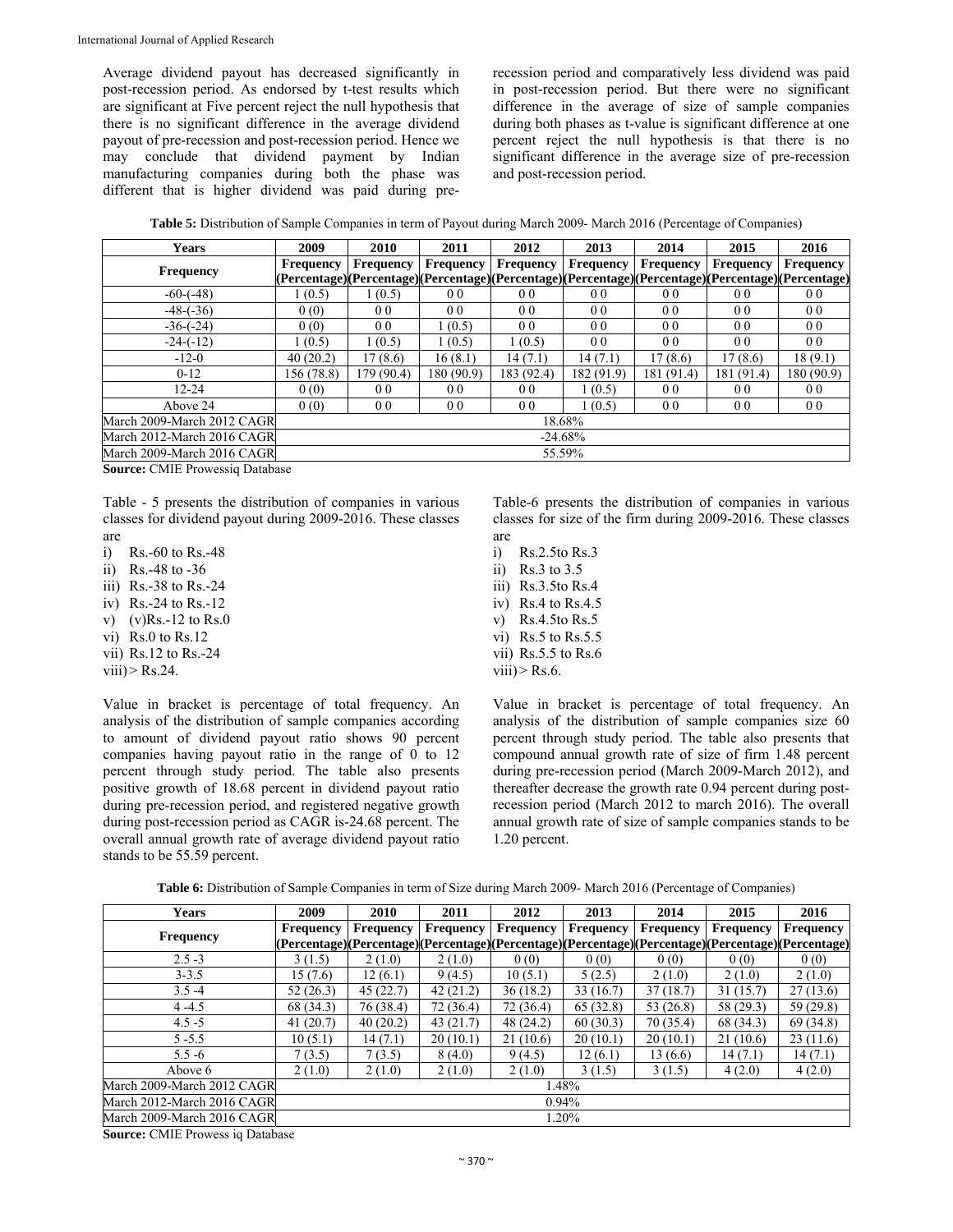Table-7 presents the frequency and percentage liquidity of sample companies during 2009-2016. The table shows that distribution of companies in various classes for liquidity of firm during 2009-2016.These classes are

i) Rs.-0.50 to Rs.1.5

ii) Rs.1.5 to 3.5

- iii) Rs.3.5to Rs.5.5
- iv) Rs.5.5 to Rs.7.5
- v) Rs.7.5to Rs.9.5
- vi) Rs.9.5 to Rs.11.5
- vii) Rs.11.5 to Rs.13.5
- $viii)$  Rs.13.5.

Value in bracket is percentage of total frequency. An analysis of the liquidity distribution of sample companies having 62 percent liquidity up to Range Rs. 1.5, and around of 34 percent sample companies followed in the range of Rs.1.5 to Rs. 3.5. It is clear from the table average of liquidity of sample companies varied between Rs.1.56 in 2012 to Rs.1.76 in 2009 and 2010. The minimum liquidity of sample companies varied between 0.24 in 2014 to 0.38 in 2010. The maximum liquidity of sample companies varied between 11.1 in 2015 to  $55.77$  in 2009.It is a positively skewed and more than the average of liquidity.

|                      |                      |                | 2009             |                | 2010         |                | 2011       |           | 2012       |                | 2013         |              | 2014       |                | 2015       |           | 2016           |
|----------------------|----------------------|----------------|------------------|----------------|--------------|----------------|------------|-----------|------------|----------------|--------------|--------------|------------|----------------|------------|-----------|----------------|
|                      | Liquidity            | Frequency      | Percentage       | Frequency      | Percentage   | Frequency      | Percentage | Frequency | Percentage | Frequency      | Percentage   | Frequency    | Percentage | Frequency      | Percentage | Frequency | Percentage     |
|                      | $-.50-.5$            | 133            | 67.2             | 132            | 66.7         | 125            | 63.1       | 126       | 63.6       | 124            | 62.6         | 124          | 62.6       | 114            | 57.6       | 108       | 54.5           |
|                      | $1.5 - 3.5$          | 57             | 28.8             | 56             | 28.3         | 61             | 30.8       | 62        | 31.3       | 66             | 33.3         | 67           | 33.8       | 73             | 36.9       | 79        | 39.9           |
|                      | $3.5 - 5.5$          | 5              | 2.5              | 6              | 3.0          | 9              | 4.5        | 8         | 4.0        | 6              | 3.0          | 4            | 2.0        | 8              | 4.0        | 9         | 4.5            |
| Frequency            | $5.5 - 7.5$          |                | 0.5              | $\overline{2}$ | 1.0          | $\overline{2}$ | 1.0        | $\theta$  | $\theta$   | $\theta$       | $\mathbf{0}$ | $\mathbf{1}$ | 0.5        | $\theta$       | $\theta$   |           | 0.5            |
| Distribution         | $7.5 - 9.5$          | $\theta$       | $\overline{0}$ . | 1              | 0.5          | $\theta$       | $\theta$   | $\theta$  | $\theta$   | $\theta$       | $\theta$     | $\theta$     | $\theta$   | $\overline{c}$ | 1.0        | $\Omega$  | $\Omega$       |
|                      | $9.5 - 11.5$         |                | 0.5              | $\overline{0}$ | $\mathbf{0}$ | $\mathbf{0}$   | $\Omega$   |           | 0.5        | $\mathbf{0}$   | $\mathbf{0}$ | 1            | 0.5        |                | 0.5        | $\theta$  | $\overline{0}$ |
|                      | 11.5-13.5            | $\theta$       | $\theta$         | $\theta$       | $\theta$     | $\theta$       | $\Omega$   |           | 0.5        | $\overline{2}$ | 1.0          | $\theta$     | $\theta$   | $\theta$       | $\theta$   | $\theta$  |                |
|                      | Above<br>13.5        |                | 0.5              | 1              | 0.5          | 1              | 0.5        | $\Omega$  | $\theta$   | $\theta$       | $\theta$     | 1            | 0.5        | $\Omega$       | $\Omega$   |           | 0.5            |
|                      | Minimum              |                | 0.31             |                | 0.38         |                | 0.37       |           | 0.36       |                | 0.26         |              | 0.24       |                | 0.32       |           | 0.33           |
|                      | Maximum              |                | 55.77            |                | 42.35        |                | 18.73      |           | 13.24      | 12.59          |              |              | 17.31      |                | 11.1       |           | 25.48          |
|                      | Mean                 |                | 1.76             |                | 1.76         |                | 1.67       |           | 1.56       | 1.59           |              | 1.59         |            |                | 1.67       |           | 1.75           |
|                      | Median               |                | 1.215            |                | 1.3          |                | 1.33       |           | .295       |                | 1.31         |              | 1.305      |                | 1.365      |           | 1.375          |
|                      | S.D.                 |                | 4.00             |                | 3.08         |                | 1.59       |           | 1.27       |                | 1.35         |              | 1.52       |                | 1.25       |           | 1.93           |
| Descriptive Skewness |                      |                | 12.65            |                | 11.81        |                | 7.01       |           | 5.70       |                | 5.71         |              | 7.20       |                | 4.19       |           | 9.63           |
| <b>Statistics</b>    | Variance             |                | 2.00             |                | 1.76         |                | 1.26       |           | 1.13       |                | 1.16         |              | 1.23       |                | 1.12       |           | 1.39           |
|                      |                      |                | 2009-2012 CAGR   |                |              |                |            |           |            |                | $-4.06%$     |              |            |                |            |           |                |
|                      |                      |                | 2012-2016 CAGR   |                |              | 3.27%          |            |           |            |                |              |              |            |                |            |           |                |
|                      |                      | 2009-2016 CAGR |                  |                |              |                |            |           |            |                | $-0.14%$     |              |            |                |            |           |                |
|                      |                      |                | t-value          |                |              |                |            |           |            |                | .362         |              |            |                |            |           |                |
|                      | $\sim$ $\sim$ $\sim$ | $\sim$ $\sim$  | p-value          |                |              |                |            |           |            |                | $.717**$     |              |            |                |            |           |                |

| Table 7: Frequencies and Percentage Liquidity of Sample Companies during 2009-2016. |  |  |  |  |  |  |
|-------------------------------------------------------------------------------------|--|--|--|--|--|--|
|-------------------------------------------------------------------------------------|--|--|--|--|--|--|

**Source:** CMIE Prowessiq Database

Table also presents negative growth of -4.06 percent in liquidity during pre-recession period (March 2009-March 2012), and registered positive growth during post-recession period (March 2012- March 2016) is 3.27 percent. The overall annual growth rate of average liquidity is also registered negative -0.14 percent. Average liquidity increased significantly in post-recession period, as significant (five percent) t-test value is accept the null hypothesis that there is a significant difference in liquidity

of the pre-recession and post-recession period. Hence we may conclude that liquidity of manufacturing companies during both phases was different pre-recession period in negative liquidity and post-recession period liquidity is high and overall liquidity is also a negative. But there were significant difference in the average of liquidity of firm during both phases as significant t-value provided by the analysis

**Table 8:** Frequencies and Percentage of Price to Book Ratio of Companies in Various Classes during 2009-2016.

|                            |                    | 2009              |                       | 2010    |                             | 2011           |                    | 2012       |                   | 2013                        |           | 2014                  |                                   | 2015                  |                              | 2016                  |
|----------------------------|--------------------|-------------------|-----------------------|---------|-----------------------------|----------------|--------------------|------------|-------------------|-----------------------------|-----------|-----------------------|-----------------------------------|-----------------------|------------------------------|-----------------------|
| <b>Price-to-book Ratio</b> | T<br>uen<br>ರ<br>Ē | centage<br>5<br>≏ | S,<br>uen<br>ರ್<br>Ŀ, | 80<br>≏ | S,<br>uen<br>ರ್<br>÷.<br>E. | 8e<br>Percenta | S.<br>5<br>ь<br>E. | Percentage | S.<br>menba<br>r. | ಹಿ<br>ದ<br>Ē<br>o<br>는<br>≏ | Frequency | centage<br><b>Per</b> | ರಿ<br>⊟<br>σ<br>Ē<br>ರ್<br>Φ<br>≃ | ee<br>centa<br>Б<br>≏ | ১<br>ĕ<br>ರ<br>ه<br>£,<br>E, | ee<br>centa<br>$P$ er |
| $0 - 4$                    | 88                 | 44.4              | 89                    | 44.9    | 88                          | 44.4           | 88                 | 44.4       | 88                | 44.4                        | 87        | 43.9                  | 88                                | 44.4                  | 85                           | 42.9                  |
| $4 - 8$                    | 66                 | 33.3              | 64                    | 32.3    | 64                          | 32.3           | 65                 | 32.8       | 64                | 32.3                        | 66        | 33.3                  | 65                                | 32.8                  | 66                           | 33.3                  |
| $8 - 12$                   | 27                 | 13.6              | 28                    | 14.1    | 29                          | 14.6           | 31                 | 15.7       | 32                | 16.2                        | 30        | 15.2                  | 30                                | 15.2                  | 32                           | 16.2                  |
| $12 - 16$                  | 8                  | 4.0               | ◠                     | 4.0     | 8                           | 4.0            |                    | 2.5        |                   | 2.5                         | 6         | 3.0                   |                                   | 3.0                   | 6                            | 3.0                   |
| 16-20                      | $\mathbf{\hat{}}$  | .5                |                       |         |                             | .5             | 4                  | 2.0        |                   | ن. 1                        | 3         |                       |                                   |                       |                              |                       |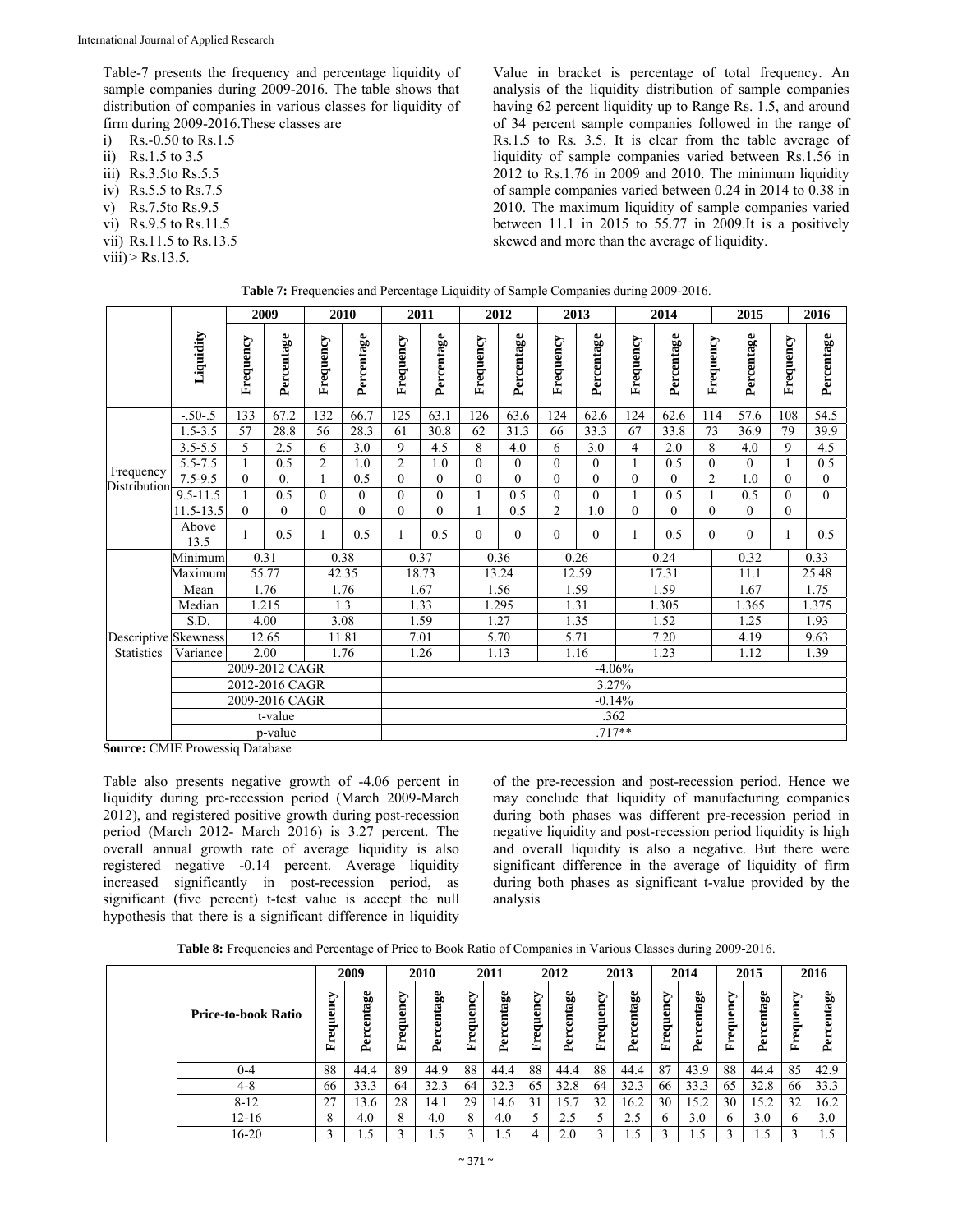|                   | $20 - 24$                  | 2            | 1.0      | 2              | 1.0   |       | 1.0  |                | 0.5   | 2    | 1.0   | 2        | 1.0   |                | $1.0\,$ |   | 1.0   |
|-------------------|----------------------------|--------------|----------|----------------|-------|-------|------|----------------|-------|------|-------|----------|-------|----------------|---------|---|-------|
|                   | 24-28                      | 3            | 1.5      | 2              | 1.0   |       | 1.0  | 2              | 1.0   | 2    | 1.0   | 2        | 1.0   |                | 1.0     | 2 | 1.0   |
|                   | Above 28                   |              | 0.5      | $\overline{2}$ | 1.0   | 2     | 1.0  | $\overline{c}$ | 1.0   | 2    | 1.0   | 2        | 1.0   | $\overline{c}$ | 1.0     |   | 1.0   |
|                   | Minimum                    |              | 0.25     |                | 0.25  |       | 0.25 |                | 0.25  |      | 0.24  |          | 0.24  |                | 0.24    |   | 0.26  |
|                   | Maximum                    | 35.73        |          |                | 35.62 | 35.54 |      |                | 35.45 |      | 35.65 |          | 36.03 |                | 36.31   |   | 35.94 |
|                   | Mean                       | 5.77         |          |                | 5.81  |       | 5.82 |                | 5.82  |      | 5.85  |          | 5.88  |                | 5.93    |   | 5.97  |
|                   | Median                     | 4.49<br>4.50 |          |                |       |       | 4.51 |                | 4.55  |      | 4.61  |          | 4.55  |                | 4.61    |   | 4.68  |
|                   | S.D                        | 5.05         |          |                | 5.08  |       | 5.10 | 5.09           |       | 5.12 |       | 5.14     |       | 5.18           |         |   | 5.19  |
| Descriptive       | <b>Skewness</b>            |              | 2.51     |                | 2.51  |       | 2.53 |                | 2.55  |      | 2.54  |          | 2.52  |                | 2.52    |   | 2.47  |
| <b>Statistics</b> | Variance                   |              | 2.25     |                | 2.25  |       | 2.26 |                | 2.26  | 2.26 |       |          | 2.27  | 2.27           |         |   | 2.28  |
|                   | March 2009-March 2012 CAGR |              |          |                |       |       |      |                |       |      |       | 0.28%    |       |                |         |   |       |
|                   | March 2012-March 2016 CAGR |              |          |                |       |       |      |                | 0.68% |      |       |          |       |                |         |   |       |
|                   | March 2009-March 2016 CAGR |              | 0.49%    |                |       |       |      |                |       |      |       |          |       |                |         |   |       |
|                   | t-value                    |              | $-0.399$ |                |       |       |      |                |       |      |       |          |       |                |         |   |       |
|                   | p-value                    |              |          |                |       |       |      |                |       |      |       | $.690**$ |       |                |         |   |       |

**Source:** CMIE Prowess iq Database

Table - 8 presents that the frequency and percentage of price to book ratio of companies in various classes during 2009- 2016.These classes are

 $i)$  Rs.0 to Rs.4

ii) Rs.4 to  $8$ 

iii) Rs.8 to Rs.12

- iv) Rs.12 to Rs.16
- v) Rs.16 to Rs.20
- vi) Rs.20 to Rs.24
- vii) Rs.24 to Rs.28
- viii) $>$  Rs.28.

Value in bracket is percentage of total frequency. An analysis of the distribution of sample companies' 44 percent companies' price to book ratio is very high in the range up to Rs.4, and 33 percent companies followed in the Range of Rs.8.

The minimum price to book ratio of sample companies varied between 0.24 in 2013, 2014, 2015 0.26 in 2016. The maximum price to book ratio of sample companies varied between 35.45 in 2012 to 36.31 in 2015 the average of the price to book ratio is also varied between 5.77 in 2009 to 5.97 in 2016. It is a positively skewed and more than the average of price to book ratio. There are very less variation of price to book ratio varied between 5.05 in 2009 to 5.19 in 2016.

The table - 8 also present the compound annual growth rate of price to book ratio of pre-recession period (March 2009- March 2016) is 0.28 percent, and thereafter increase growth rate in post-recession period (March2012-March 2016) is 0.68 percent. The overall annual growth rate is stands to be 0.49 percent. Average price to book ratio increase significantly in post-recession period, as significant (Five percent) t-test value is accept the null hypothesis that there is a significant difference in the average price to book ratio of pre-recession and post-recession period of selected sample companies.

|                   |                            |                            | 2009       |                | 2010       |                | 2011       |                | 2012       |                | 2013       |                | 2014       |                | 2015       |           | 2016       |
|-------------------|----------------------------|----------------------------|------------|----------------|------------|----------------|------------|----------------|------------|----------------|------------|----------------|------------|----------------|------------|-----------|------------|
|                   | Leverage                   | Frequency                  | Percentage | Frequency      | Percentage | Frequency      | Percentage | Frequency      | Percentage | Frequency      | Percentage | Frequency      | Percentage | Frequency      | Percentage | Frequency | Percentage |
|                   | 1-1000                     | 179                        | 90.4       | 179            | 90.4       | 174            | 87.9       | 168            | 84.8       | 164            | 82.8       | 161            | 81.3       | 157            | 79.3       | 155       | 78.3       |
|                   | 1000-2000                  | 5                          | 2.5        | 3              | 1.5        | $\overline{7}$ | 3.5        | 13             | 6.6        | 17             | 8.6        | 18             | 9.1        | 20             | 10.1       | 20        | 10.1       |
|                   | 2000-3000                  | 6                          | 3.0        | $\overline{7}$ | 3.5        | 6              | 3.0        | $\overline{2}$ | 1.0        | $\theta$       | $\Omega$   |                | 0.5        | $\overline{2}$ | 1.0        | 4         | 2.0        |
| Frequency         | 3000-4000                  | 3                          | 1.5        | 3              | 1.5        | 3              | 1.5        | 6              | 3.0        | 8              | 4.0        | 4              | 2.0        | 3              | 1.5        | 3         | 1.5        |
| Distribution      | 4000-5000                  |                            | 0.5        |                | 0.5        | $\overline{c}$ | 1.0        | $\overline{c}$ | 1.0        | $\overline{2}$ | 1.0        | 4              | 2.0        | 6              | 3.0        | 4         | 2.0        |
|                   | 5000 -6000                 | $\overline{2}$             | 1.0        |                | 0.5        | $\overline{c}$ | 1.0        | $\overline{2}$ | 1.0        |                | 0.5        | $\overline{2}$ | 1.0        | $\overline{2}$ | 1.0        | 4         | 2.0        |
|                   | 6000-7000                  |                            | 0.5        | $\Omega$       | $\Omega$   | $\theta$       | $\theta$   |                | 0.5        | 1              | 0.5        | $\overline{2}$ | 1.0        | $\overline{2}$ | 1.0        | $\theta$  | 0          |
|                   | Above 7000                 |                            | 0.5        | 4              | 2.0        | 4              | 2.0        | 4              | 2.0        | 5              | 2.5        | 6              | 3.0        | 6              | 3.0        | 8         | 4.0        |
|                   | Minimum                    |                            | 2.77       |                | 3.96       |                | 5.28       |                | 6.49       |                | 8.49       |                | 11.93      |                | 11.34      |           | 13.58      |
|                   | Maximum                    |                            | 8157.66    |                | 9280.82    |                | 11255.46   |                | 13106.10   |                | 14189.26   |                | 15736.03   | 13936.95       |            |           | 15062.44   |
|                   | Mean                       |                            | 493.12     |                | 563.23     |                | 656.22     |                | 744.05     |                | 817.25     |                | 924.04     |                | 984.01     |           | 1059.26    |
|                   | Median                     |                            | 129.98     |                | 146.61     |                | 177.47     |                | 186.48     |                | 207.81     |                | 234.86     |                | 259.67     |           | 261.65     |
|                   | S.D.                       |                            | 1096.63    |                | 1290.67    |                | 1491.99    |                | 1661.32    |                | 1801.83    |                | 2038.47    |                | 2084.53    |           | 2221.17    |
| Descriptive       | Skewness                   |                            | 4.21       |                | 4.37       |                | 4.33       |                | 4.32       |                | 4.36       |                | 4.20       |                | 3.89       |           | 3.90       |
| <b>Statistics</b> | Variance                   |                            | 33.12      |                | 35.93      |                | 38.63      |                | 40.76      |                | 42.45      |                | 45.15      |                | 45.66      |           | 47.13      |
|                   | March 2009-March 2012 CAGR |                            |            |                |            |                |            |                |            |                |            | 14.70%         |            |                |            |           |            |
|                   | March 2012-March 2016 CAGR |                            |            |                |            |                |            |                |            |                |            | 9.03%          |            |                |            |           |            |
|                   |                            | March 2009-March 2016 CAGR |            |                |            | 11.54%         |            |                |            |                |            |                |            |                |            |           |            |
|                   |                            | t-value                    |            |                |            |                |            |                |            |                |            | $-3.77$        |            |                |            |           |            |
|                   |                            | p-value                    |            |                |            |                |            |                |            |                |            | $4.000*$       |            |                |            |           |            |

**Table 9:** Frequencies and percentage of leverage of companies in various classes during 2009-2016.

**Source:** CMIE Prowess iq Database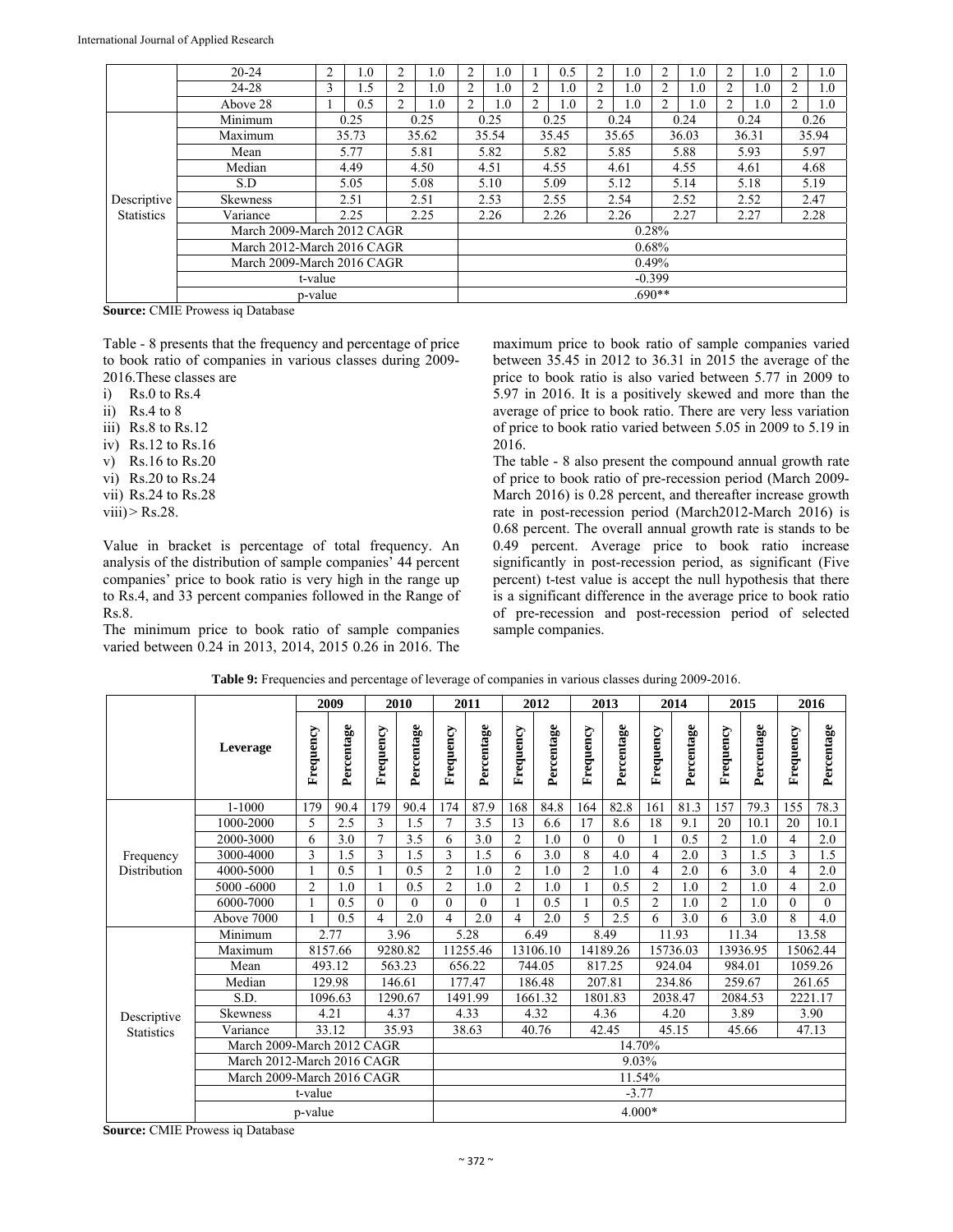Table-9 presents that the frequency and percentage of leverage of companies in various classes during 2009- 2016.These classes are

i) Rs.1 to Rs.1000 ii) Rs.1000 to Rs.2000 iii) Rs.2000 to Rs.3000 iv) Rs.3000 to Rs.4000 v) Rs.4000 to Rs.5000 vi) Rs.5000 to Rs.6000 vii) Rs.6000 to Rs.7000 viii)> Rs.7000.

Value in bracket is percentage of total frequency. An analysis of leverage of sample companies' 85 percent companies leverage is very high up to Rs.1000.The minimum leverage of sample companies varied between 2.77 in 2009 to 13.58 in 2016. The maximum leverage of sample companies varied between 8157.66 in 2009 to 15736.03 in 2014. The average of the leverage is also varied between 493.12 in 2009 to 261.65 in 2016. It is a positively skewed and more than the average of leverage. The variation in average leverage varied between 1096.63 in 2009 to 222.17 2016.

The table also presents that compound annual growth rate of leverage in pre-recession period (March 2009- March 2016) is 14.70 percent, and thereafter decrease growth in postrecession period (March 2012-March 2016) is 9.03 percent. The overall annual growth rate is 11.54 percent. Average leverage of the firm decrease significantly in post-recession period, as significant (one percent) t-test value is reject the null hypothesis that there is no significant difference in the average leverage pre-recession and post-recession period.

Table-10 presents that the frequency and percentage of age of the firm in various classes during 2009-2016.These classes are

- i) Rs.0 to Rs.18
- ii) Rs.18 to Rs.36
- iii) Rs.36 to Rs.54
- iv) Rs.54 to Rs.72
- v) Rs.72 to Rs.90
- vi) Rs.90 to Rs.108
- vii) Rs.108 to Rs.126
- viii)> Rs.126. Value in bracket is percentage of total frequency.

|                                           |                    | 2009           |            | 2010           |            | 2011           |            | 2012           |            | 2013      |            | 2014           |            | 2015           |            | 2016           |            |
|-------------------------------------------|--------------------|----------------|------------|----------------|------------|----------------|------------|----------------|------------|-----------|------------|----------------|------------|----------------|------------|----------------|------------|
|                                           | Age                | Frequency      | Percentage | Frequency      | Percentage | Frequency      | Percentage | Frequency      | Percentage | Frequency | Percentage | Frequency      | Percentage | Frequency      | Percentage | Frequency      | Percentage |
|                                           | $0 - 18$           | 19             | 9.6        | 16             | 8.1        | 10             | 5.1        | 8              | 4.0        | 6         | 3.0        | $\overline{c}$ | 1.0        | $\overline{2}$ | 1.0        | $\overline{2}$ | 1.0        |
|                                           | 18-36              | 82             | 41.4       | 82             | 41.4       | 86             | 43.4       | 85             | 42.9       | 85        | 42.9       | 88             | 44.4       | 85             | 42.9       | 78             | 39.4       |
|                                           | 36-54              | 38             | 19.2       | 40             | 20.2       | 39             | 19.7       | 41             | 20.7       | 38        | 19.2       | 38             | 19.2       | 40             | 20.2       | 42             | 21.2       |
|                                           | 54-72              | 35             | 17.7       | 36             | 18.2       | 36             | 18.2       | 37             | 18.7       | 41        | 20.7       | 42             | 21.2       | 42             | 21.2       | 45             | 22.7       |
|                                           | 72-90              | 18             | 9.1        | 17             | 8.6        | 18             | 9.1        | 18             | 9.1        | 19        | 9.6        | 18             | 9.1        | 17             | 8.6        | 18             | 9.1        |
|                                           | 90-108             | 3              | 1.5        | $\overline{4}$ | 2.0        | 5              | 2.5        | 6              | 3.0        | 6         | 3.0        | $\overline{7}$ | 3.5        | 9              | 4.5        | $\mathbf{Q}$   | 4.5        |
|                                           | 108-126            | $\mathbf{1}$   | 0.5        | 1              | 0.5        | $\overline{c}$ | 1.0        | $\mathbf{1}$   | 0.5        |           | 0.5        | 1              | 0.5        | 1              | 0.5        | 2              | 1.0        |
|                                           | Above<br>126       | $\overline{2}$ | 1.0        | $\overline{c}$ | 1.0        | $\overline{2}$ | 1.0        | $\overline{c}$ | 1.0        | 2         | 1.0        | $\overline{c}$ | 1.0        | 2              | 1.0        | 2              | 1.0        |
| Descriptive Skewness<br><b>Statistics</b> | Minimum            | 9              |            | 10             |            | 11             |            | 12             |            | 13        |            | 14             |            | 15             |            | 16             |            |
|                                           | Maximum            | 146            |            | 147            |            | 148            |            | 149            |            | 150       |            | 151            |            | 152            |            | 153            |            |
|                                           | Mean               | 42.93          |            | 43.94          |            | 45.44          |            | 45.94          |            | 46.94     |            | 47.95          |            | 48.95          |            | 49.95          |            |
|                                           | Median             | 36             |            | 37             |            | 38             |            | 39             |            | 40        |            | 41             |            | 42             |            | 43             |            |
|                                           | S.D.               | 23.72          |            | 23.73          |            | 24.17          |            | 23.73          |            | 23.73     |            | 23.72          |            | 23.72          |            | 23.72          |            |
|                                           |                    | 1.15           |            | 1.15           |            | 1.16           |            | 1.15           |            | 1.15      |            | 1.15           |            | 1.15           |            | 1.15           |            |
|                                           | Variance           | 4.87           |            | 4.87           |            | 4.92           |            | 4.87           |            | 4.87      |            | 4.87           |            | 4.87           |            | 4.87           |            |
|                                           | $2009 - 2012$ CAGR |                |            |                |            | 2.28%          |            |                |            |           |            |                |            |                |            |                |            |
|                                           | $2012 - 2016$ CAGR |                |            |                |            | 2.09%          |            |                |            |           |            |                |            |                |            |                |            |
|                                           | $2009 - 2016$ CAGR |                |            |                |            | 2.19%          |            |                |            |           |            |                |            |                |            |                |            |
|                                           | t-value            |                |            |                |            | $-3.365$       |            |                |            |           |            |                |            |                |            |                |            |
|                                           | p-value            |                |            |                |            |                | $.001**$   |                |            |           |            |                |            |                |            |                |            |

**Table 10:** Frequencies and Percentage of Age of the Firm in Various Classes during 2009-2016.

**Source:** CMIE Prowess iq Database

An analysis of age of the firm very few companies are 50 year old and most of companies come into existence after 1990s. The minimum age of the firm of sample companies varied between 9 in 2009 to 16 in 2016.The maximum age of the firm of sample companies between 146 in 2009 to 153 in 2016.The average of age of the firm is also varied between 42.93 in 2009 to 49.95 in 2016.It is positively skewed and more than the average of age of the firm.

The table also shows that the compound annual growth rate of age of the firm of pre-recession period (March 2009- March 2016) is 2.28 percent, and thereafter decrease in annual growth rate of post-recession period (March 2012- March 2016) is 2.09 percent. The overall annual growth rate stands to be 2.19 percent. Average leverage of the firm decrease significantly in post-recession period, as significant (one percent) t-test value is reject the null hypothesis that there is a no significant difference in the average leverage of pre-recession and post-recession period of sample companies.

Table.-11 presents that the frequency and percentage of sample companies tax in various classes during 2009- 2016. These classes are  $(i) < 0$  (ii) Rs.0.14 to Rs.0.28 (iii)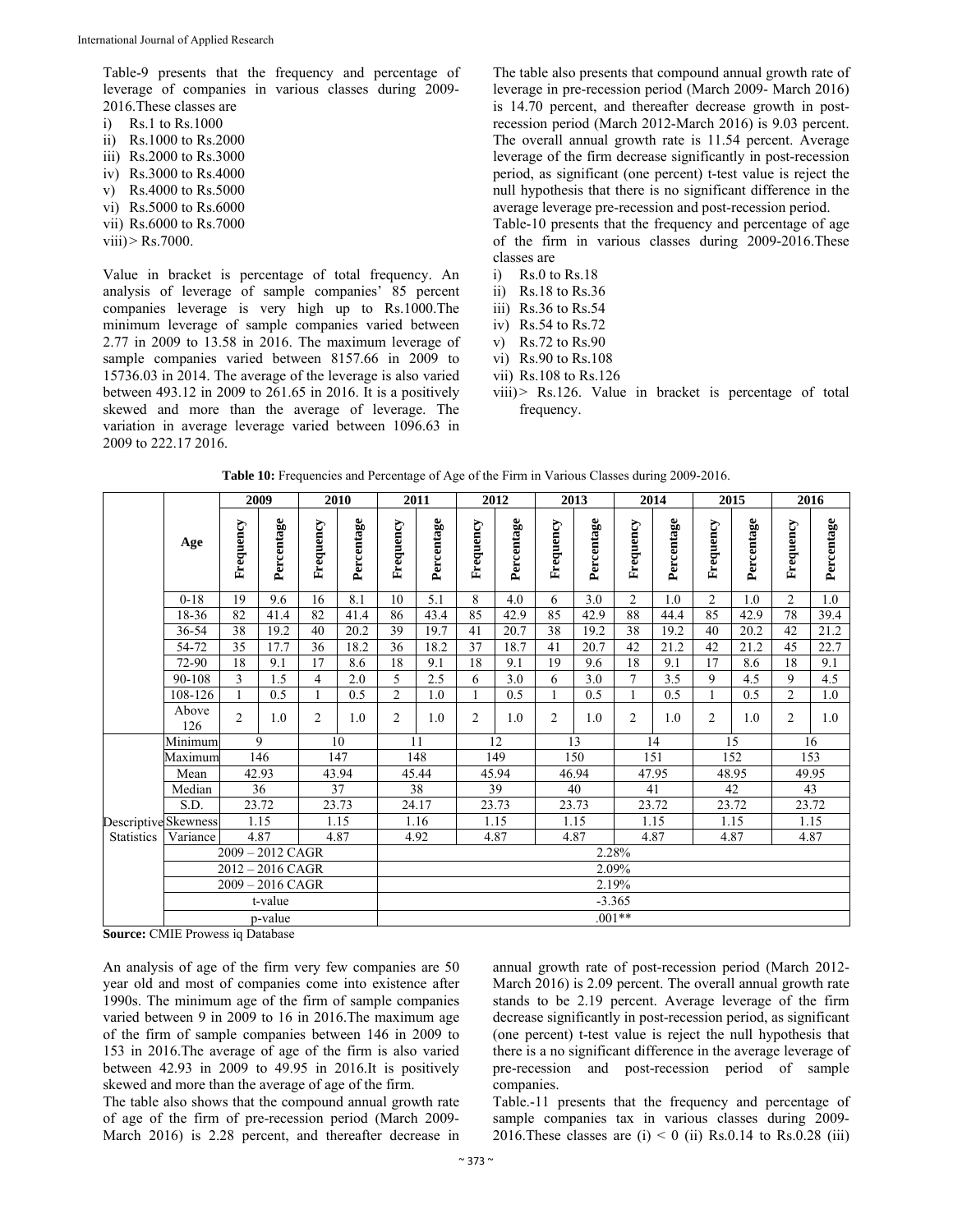Rs.0.28 to Rs.0.42 (iv) Rs.0.42 to Rs.0.56 (v) Rs.0.56 to Rs.0.70 (vi) Rs.0.70 to Rs.0.84 (vii) Rs.0.84 to Rs.0.98 (viii) > Rs.0.98. Value in bracket is percentage of total frequency.90 percent sample companies are tax payers The maximum return of the sample companies varied between 0.41 in 2010 to 3.53 in 2014.The average return of the

sample companies varied between 0.21 in 2013 to 0.24 in 210,2016. There were a minimum variation in tax of the sample manufacturing companies that is varied between 0.10 in 2010 and 2011 to 0.34 in 2014 and variance is same as standard deviation. Return of the sample companies is negatively skewed and less than the average.

**Table 11:** Frequencies and Percentage of Sample Companies Tax in Various Classes during 2009-2016

|                                          |                           |                | 2009       |           | 2010       |           | 2011       |           | 2012       |           | 2013       |                | 2014       |           | 2015       |              | 2016       |  |
|------------------------------------------|---------------------------|----------------|------------|-----------|------------|-----------|------------|-----------|------------|-----------|------------|----------------|------------|-----------|------------|--------------|------------|--|
|                                          | <b>Tax</b>                | Frequency      | Percentage | Frequency | Percentage | Frequency | Percentage | Frequency | Percentage | Frequency | Percentage | Frequency      | Percentage | Frequency | Percentage | Frequency    | Percentage |  |
|                                          | Less than<br>$\mathbf{o}$ | 73             | 36.9       | 22        | 11.1       | 22        | 11.1       | 24        | 12.1       | 22        | 11.1       | 25             | 12.6       | 20        | 10.1       | 29           | 14.6       |  |
|                                          | $0.14 - 0.28$             | 57             | 28.8       | 108       | 54.5       | 111       | 56.1       | 106       | 53.5       | 124       | 62.6       | 107            | 54.0       | 107       | 54.0       | 85           | 42.9       |  |
|                                          | $0.28 - 0.42$             | 61             | 30.8       | 63        | 31.8       | 64        | 32.3       | 62        | 31.3       | 49        | 24.7       | 61             | 30.8       | 63        | 31.8       | 74           | 37.4       |  |
|                                          | $0.42 -$<br>0.56          | $\overline{4}$ | 2.0        | 5         | 2.5        | $\Omega$  | $\theta$   | 1         | 0.5        | 1         | 0.5        | $\overline{2}$ | 1.0        | 3         | 1.5        | 6            | 3.0        |  |
|                                          | $0.56 -$<br>0.70          | $\Omega$       | $\Omega$   | $\theta$  | $\theta$   | $\Omega$  | $\theta$   | 1         | 0.5        | $\Omega$  | $\Omega$   | $\Omega$       | $\Omega$   | 1         | 0.5        | 1            | 0.5        |  |
|                                          | $0.70 -$<br>0.84          | $\Omega$       | $\theta$   | $\theta$  | $\theta$   | $\Omega$  | $\theta$   | $\Omega$  | $\Omega$   | $\Omega$  | $\Omega$   | $\Omega$       | $\Omega$   | $\Omega$  | $\Omega$   | $\mathbf{1}$ | 0.5        |  |
|                                          | $0.84 -$<br>0.98          | 1              | 0.5        | $\Omega$  | $\theta$   | $\Omega$  | $\theta$   | 1         | 0.5        | $\theta$  | $\theta$   | $\theta$       | $\theta$   | $\theta$  | $\theta$   | $\theta$     | $\theta$   |  |
|                                          | More than<br>0.98         | $\mathbf{1}$   | 0.5        | $\theta$  | $\Omega$   | $\Omega$  | $\Omega$   | $\theta$  | $\Omega$   | $\Omega$  | $\Omega$   | $\mathbf{1}$   | 0.5        | $\Omega$  | $\Omega$   | $\theta$     | $\Omega$   |  |
| DescriptiveSkewness<br><b>Statistics</b> | Minimum                   | $-0.02$        |            | 0.00      |            | $-0.30$   |            | $-0.27$   |            | $-1.31$   |            | $-2.81$        |            | $-0.67$   |            | $-0.24$      |            |  |
|                                          | Maximum                   | 1.09           |            | 0.49      |            | 0.41      |            | 0.89      |            | 0.48      |            | 3.53           |            | 0.63      |            | 0.77         |            |  |
|                                          | Mean                      | 0.22           |            | 0.24      |            | 0.23      |            | 0.23      |            | 0.21      |            | 0.23           |            | 0.23      |            | 0.24         |            |  |
|                                          | Median                    | 0.22           |            | 0.24      |            | 0.23      |            | 0.23      |            | 0.23      |            | 0.24           |            | 0.25      |            | 0.25         |            |  |
|                                          | S.d.                      |                | 0.14       |           | 0.10       |           | 0.10       |           | 0.12       |           | 0.15       |                | 0.34       |           | 0.13       |              | 0.13       |  |
|                                          |                           |                | 1.65       |           | $-0.07$    |           | $-1.41$    |           | 0.05       |           | $-6.16$    |                | 1.00       |           | $-2.21$    |              | $-0.28$    |  |
|                                          | Variance                  | 0.38           |            | 0.31      |            | 0.31      |            | 0.34      |            | 0.38      |            | 0.58           |            | 0.35      |            | 0.36         |            |  |
|                                          | 2009-2012 CAGR            |                |            |           |            | 2.63%     |            |           |            |           |            |                |            |           |            |              |            |  |
|                                          | 2012-2016 CAGR            |                |            |           |            | 3.95%     |            |           |            |           |            |                |            |           |            |              |            |  |
|                                          | 2009-2016 CAGR            |                |            |           |            | 1.60%     |            |           |            |           |            |                |            |           |            |              |            |  |
|                                          | t-value                   |                |            |           |            | $-.023$   |            |           |            |           |            |                |            |           |            |              |            |  |
|                                          | p-value                   |                |            |           |            |           | .982**     |           |            |           |            |                |            |           |            |              |            |  |

**Source:** CMIE Prowess iq Database

The table also shows that the compound annual growth rate of corporate tax pre-recession period (March 2009- March 2016) is 2.63 percent, and thereafter increase annual growth rate in post-recession period (March 2012- March 2016) is 3.95 percent.

The overall annual growth rate tax is 1.60 percent. Average leverage of the firm increase significantly in post-recession period, as significant (five percent) t-test value is accept the null hypothesis that there is a significant difference in the average corporate tax of pre-recession and post-recession period of sample companies.

### **Conclusion**

In present paper analysis the dividend trend and pattern of the Indian manufacturing companies during March 2009 to March 2016. While analyzing the dividend trend and pattern of Indian manufacturing companies dividend per share, profitability, dividend payout ratio, size of the firm, liquidity, price to book ratio, leverage, age of the firm, and tax were considered. Dividend per Share of sample companies indicated an increasing trend over the study period. The average DPS has increased initially, and thereafter shows decline trend. An analysis of distribution of sample companies according to amount of dividend per

share shows that most of the companies through the study period paid up to Rs. 5. Approximately 15 percent companies' paid dividend in the range of Rs.5 to Rs.10 and very few companies paid dividend more than Rs.35. The decline in growth rate of average DPS during post-recession phase may be due to more favorable investment opportunities persist during pre-recession period. The profitability of the selected sample companies provided approximately same trend as of DPS, and as per data recession has not much impact on the profitability of Indian manufacturing companies. The dividend payout ratio of Indian manufacturing companies also indicated increasing trend during the study period. The average payout ratio has increased in starting and thereafter starts declining. The size of the sample companies also increased during study period but, liquidity position of companies' registered negative trend thus, recession has negative impact on liquidity of the firms. Price to book ratio of sample companies was very high in initial study period and thereafter decreases. The financial leverage was sound during pre-recession period but it declines during post-recession period. Most of companies comes into existence after 1990s and 90 percent companies were paying on an average 42 percent of corporate tax.